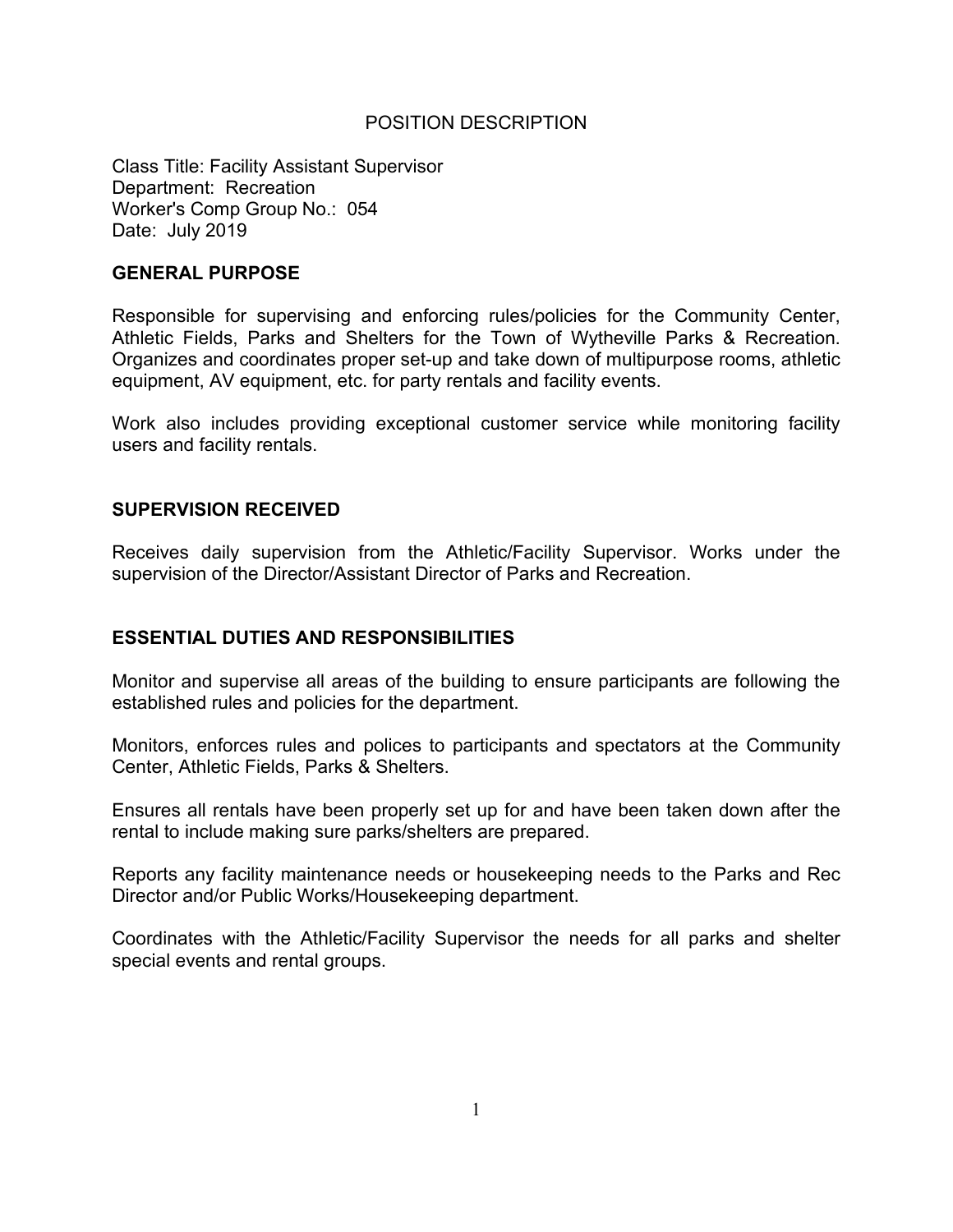Maintains harmony among participants and resolves grievances; addresses errors and complaints. Fills out incidents and accident reports as needed.

Supports facility needs to support various tournaments, leagues, open gym play and special events throughout the year.

Empties and disposes of plastic and paper in recycling bins.

Uses a computer to access department software and emails.

Performs related work as required.

## **PERIPHERAL DUTIES**

Other duties as may be assigned

# **DESIRED MINIMUM QUALIFICATIONS**

## **Education and Experience:**

- (A) Graduation from a high school or GED equivalent, and
- (B) One year of work experience in a related field.

# **Necessary Knowledge, Skills and Abilities:**

(A) Ability to effectively meet and deal with the public; ability to communicate effectively verbally and in writing; ability to handle stressful situations.

(B) Ability to perform manual tasks for extended periods of time (may require moderate to heavy lifting at times); Ability to work safely; Ability to establish and maintain effective working relationships with employees, other departments and the public; Ability to understand and carry out written and oral instructions.

(C) Ability to deal with the public and fellow employees in a pleasing manner using tact and respect; ability to understand and explain guidelines and policies to clients and vendors in writing and verbally

# **SPECIAL REQUIREMENTS**

Valid state driver's license or ability to obtain one. First Aid and CPR certification.

Required training and/or certifications will be paid for by the Town; however, if the employee resigns prior to six months of employment, any fees paid by the Town will be reimbursed to the Town.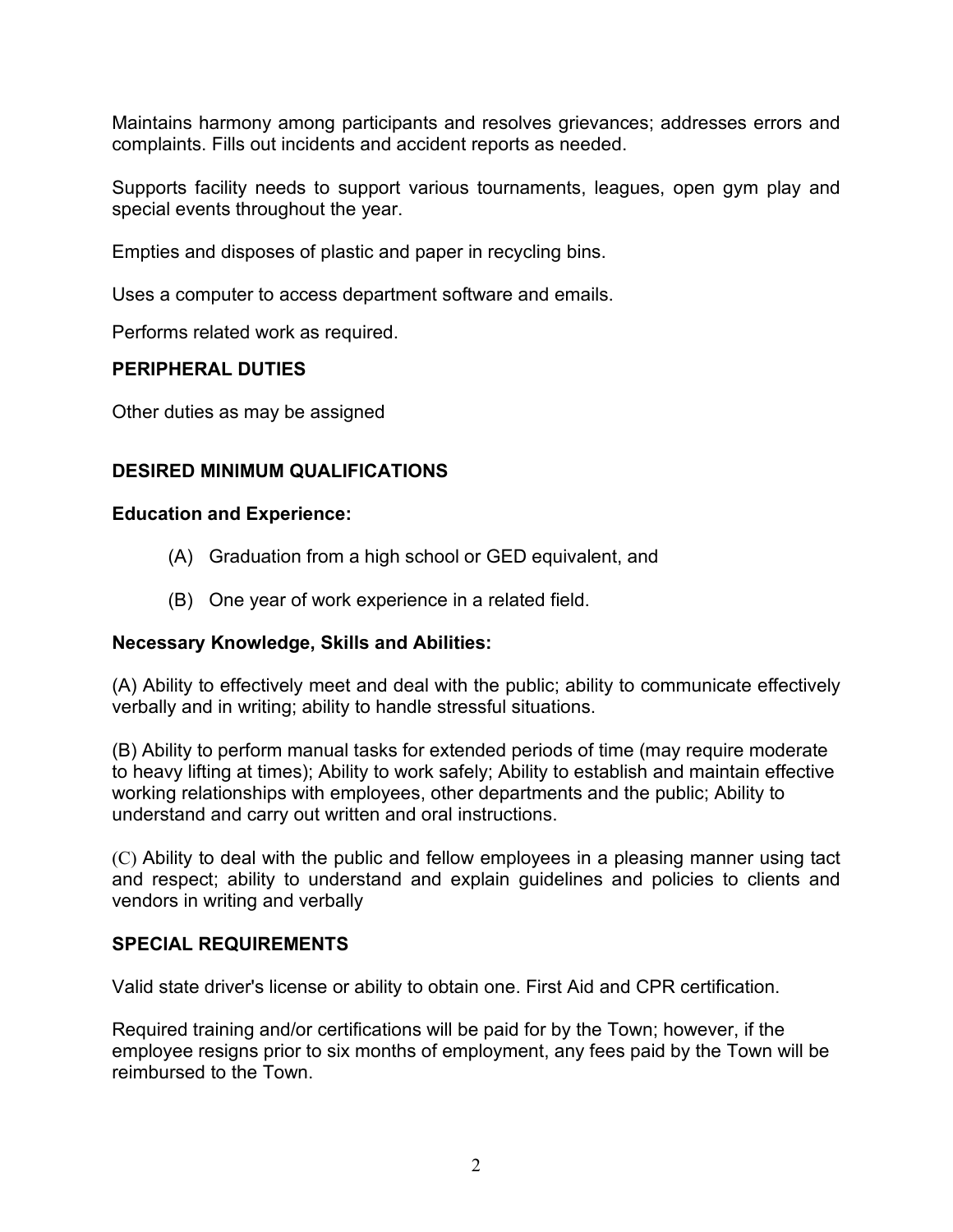# **TOOLS AND EQUIPMENT USED**

Computer, calculator; copy and fax machine; phone; mobile or portable radio; automobile; various sports equipment used in recreation programs including field maintenance equipment; washer and dryer, hand truck/cart, AV equipment.

### **PHYSICAL DEMANDS**

The physical demands described here are representative of those that must be met by an employee to successfully perform the essential functions of this job. Reasonable accommodations may be made to enable individuals with disabilities to perform the essential functions.

While performing the duties of this job, the employee is frequently required to walk, sit talk or hear. The employee is occasionally required to use hands to finger, handle, feel or operate objects, tools, or controls; and reach with hands and arms. The employee is occasionally required to climb or balance; stoop, kneel, crouch, or crawl.

The employee must occasionally lift and/or move up to 50 pounds. Specific vision abilities required by this job include close vision, color vision, and the ability to adjust focus.

### **WORK ENVIRONMENT**

The work environment characteristics described here are representative of those an employee encounters while performing the essential functions of this job. Reasonable accommodations may be made to enable individuals with disabilities to perform the essential functions.

While performing the duties of this job, the employee occasionally works in outside weather conditions. The employee is occasionally exposed to wet and/or humid conditions, toxic or caustic chemicals.

The noise level in the work environment is usually quiet while in the office, or moderately loud when in the field.

### **SELECTION GUIDELINES**

Formal application, rating of education and experience; oral interview and reference check; criminal background investigations; job related tests may be required.

The duties listed above are intended only as illustrations of the various types of work that may be performed. The omission of specific statements of duties does not exclude them from the position if the work is similar, related or a logical assignment to the position.